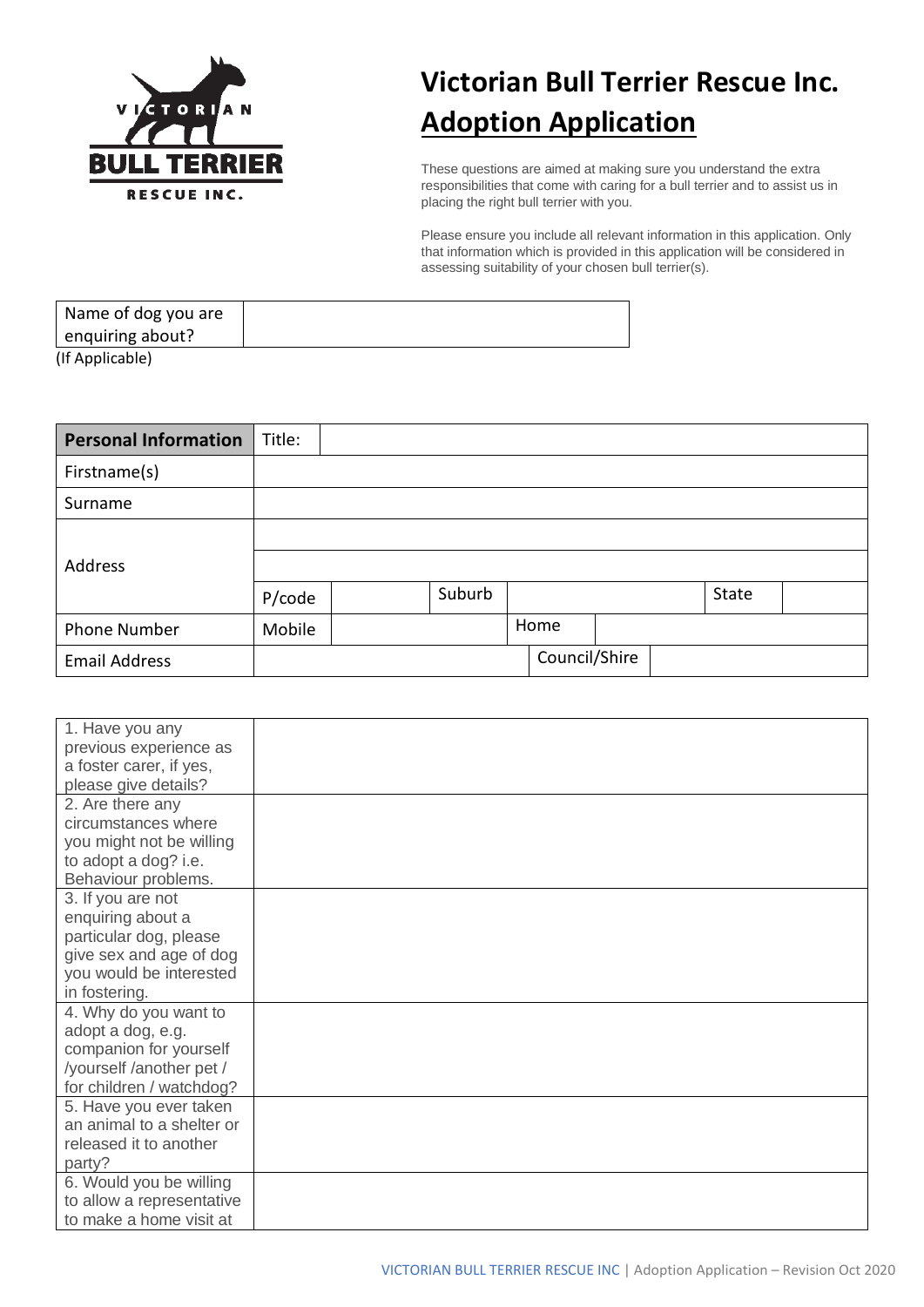| a mutually agreed time?<br>Please note: A property<br>inspection is required<br>prior to fostering, to<br>ensure the safety of the<br>foster dog |  |
|--------------------------------------------------------------------------------------------------------------------------------------------------|--|
| 7. Do you own your<br>home? If you are<br>renting, please provide<br>us with your landlord's                                                     |  |
| written verification                                                                                                                             |  |

| <b>Emergency Contact</b> | Title: |  |               |  |
|--------------------------|--------|--|---------------|--|
| Firstname(s)             |        |  |               |  |
| Surname                  |        |  |               |  |
| <b>Phone Number</b>      | Mobile |  | Home          |  |
| <b>Email Address</b>     |        |  | Council/Shire |  |

| Do you currently have a vet? If so, please provide us their name and phone number so<br>we can contact them for a reference, together with one personal referee. If you do not | Yes       |
|--------------------------------------------------------------------------------------------------------------------------------------------------------------------------------|-----------|
| have a vet please provide two personal references. We reserve the right to contact these $\vert \Gamma \vert$<br>referees should the application proceed                       | <b>No</b> |

| <b>Vet Details</b>   | Name |  |
|----------------------|------|--|
| <b>Phone Number</b>  |      |  |
| <b>Email Address</b> |      |  |

| Referee 1 (not family) | Name |  |
|------------------------|------|--|
| <b>Phone Number</b>    |      |  |
| <b>Email Address</b>   |      |  |

| Referee 2 (not family) | Name |  |
|------------------------|------|--|
| <b>Phone Number</b>    |      |  |
| <b>Email Address</b>   |      |  |

| Is there anything else      |  |
|-----------------------------|--|
| you would like to tell us   |  |
| about you, your family or   |  |
| your interest in fostering  |  |
| a bull terrier? The more    |  |
| information you provide,    |  |
| the better we will be able  |  |
| to determine suitability of |  |
| a particular dog.           |  |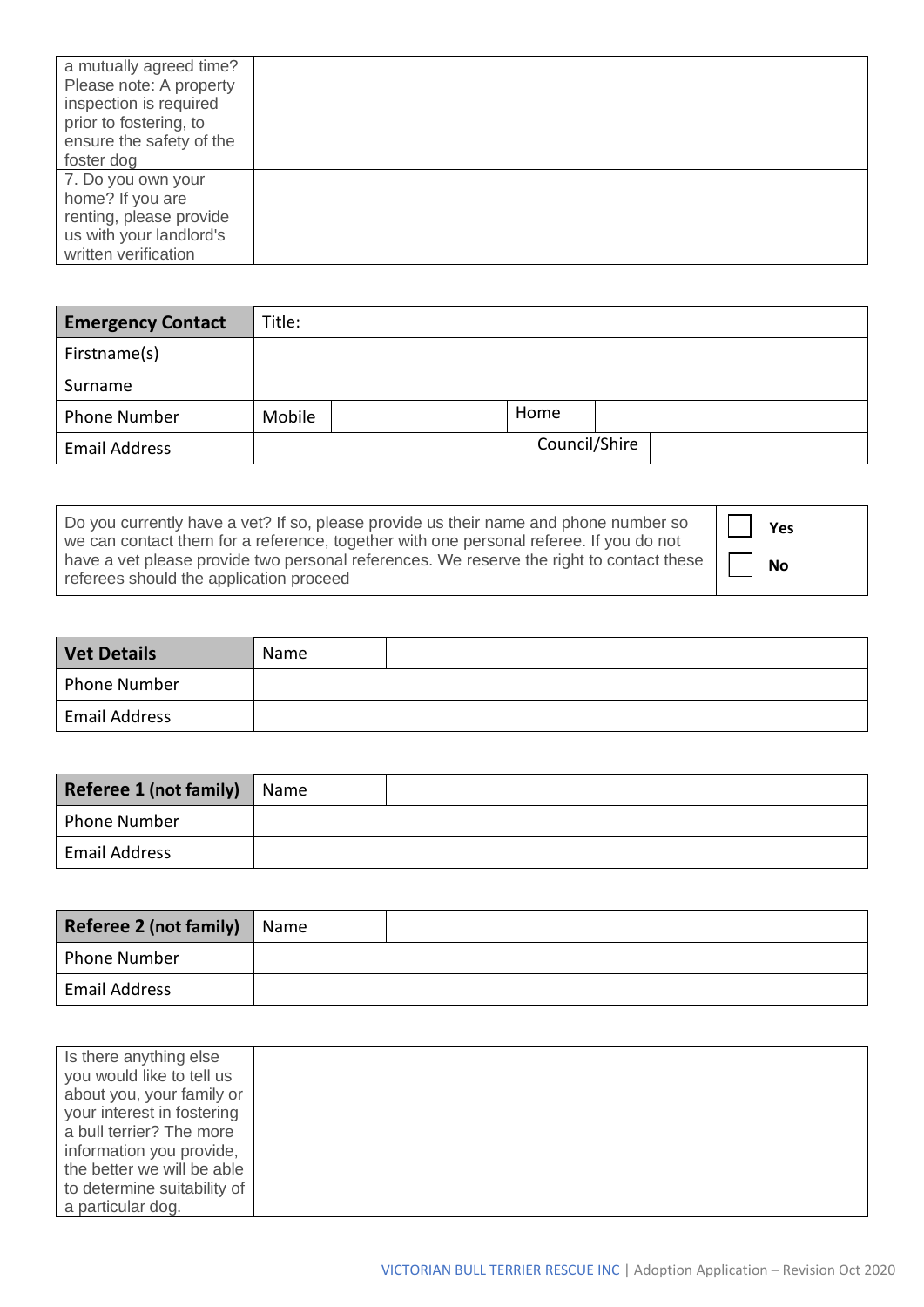| <b>Your Home</b>                                                                                                                                                                                                                                                            |                                     |
|-----------------------------------------------------------------------------------------------------------------------------------------------------------------------------------------------------------------------------------------------------------------------------|-------------------------------------|
| Number of people living at<br>premises?                                                                                                                                                                                                                                     |                                     |
| Ages if under 25?                                                                                                                                                                                                                                                           |                                     |
| Will the foster dog have<br>regular contact with<br>children 5 years or under<br>(own children,<br>grandchildren, visiting<br>children) or elderly<br>people?                                                                                                               |                                     |
| Do you currently have any<br>pets? Please give breed,<br>size, sex and age.                                                                                                                                                                                                 |                                     |
| If you have dog(s) are<br>they:                                                                                                                                                                                                                                             | Desexed?<br>Insured?                |
| By ticking the box(es) you are                                                                                                                                                                                                                                              | Microchipped?<br><b>Vaccinated?</b> |
| saying yes to the question                                                                                                                                                                                                                                                  | <b>Registered?</b>                  |
| Where do your current<br>pets sleep? Where will the<br>foster dog sleep? Please<br>be specific e.g. kennel,<br>veranda, laundry. If inside,<br>which room?<br>Which areas of the house<br>will the foster dog have<br>access to, e.g. backyard<br>and laundry/ kitchen/non- |                                     |
| carpeted/other areas? Do<br>you have a doggie door?<br>Are there any areas which<br>are off limits?                                                                                                                                                                         |                                     |
| Is your yard securely<br>fenced? Describe type of<br>fencing (wooden,<br>colourbond, wire etc) and<br>height at the lowest point.<br>If you have a swimming<br>pool is it separately<br>fenced?                                                                             |                                     |
| If no-one is at home,<br>where will the foster dog<br>stay? Inside or Outside? If<br>the dog is outside, what<br>type of shelter will the dog<br>have?                                                                                                                      |                                     |
| How many hours will the<br>foster dog be without<br>human company for each<br>day?<br>How many dogs are you                                                                                                                                                                 |                                     |
| allowed by your Council?                                                                                                                                                                                                                                                    |                                     |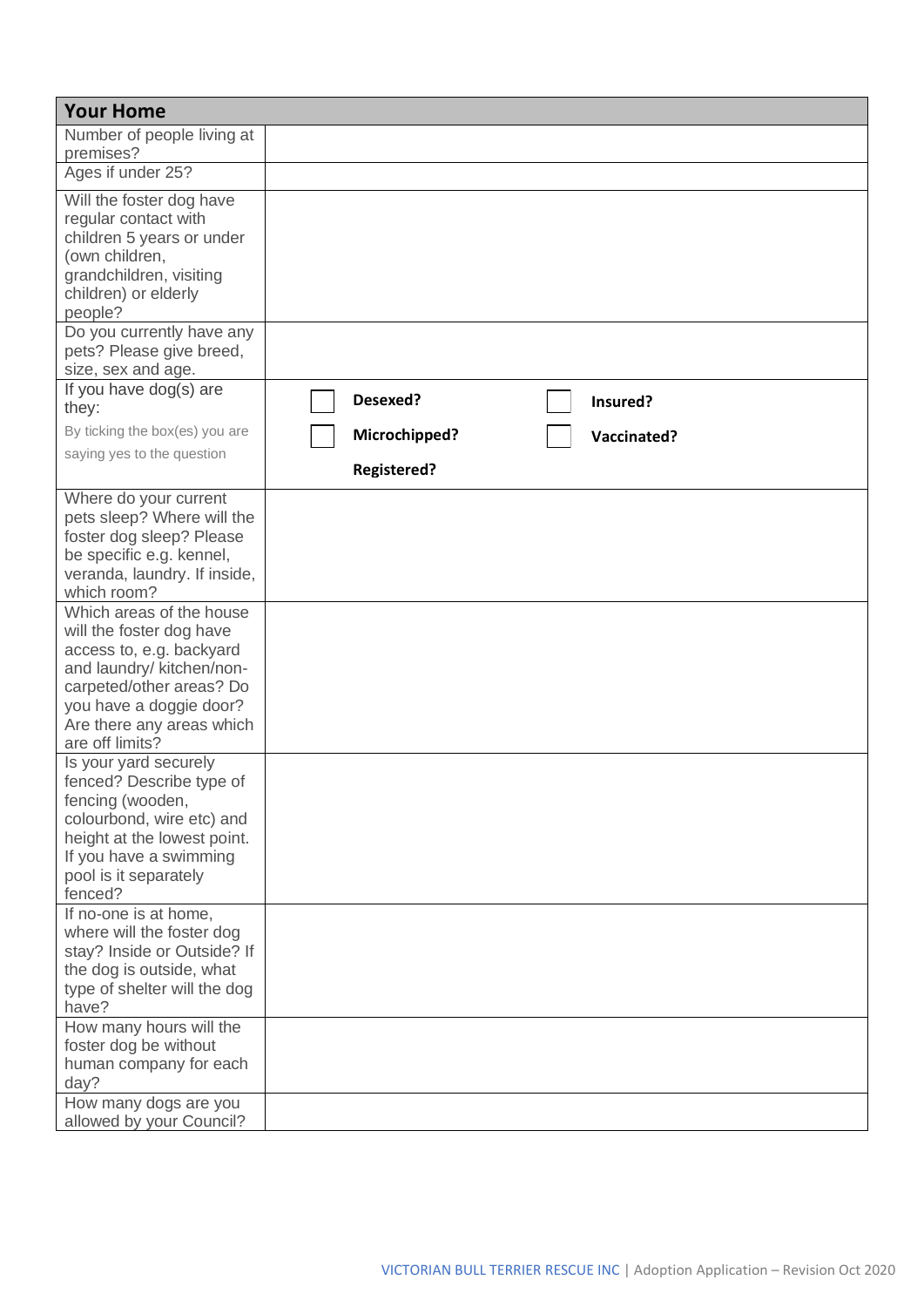| <b>Breed Knowledge and Experience</b> |  |
|---------------------------------------|--|
| How will the foster dog be            |  |
| introduced to your human              |  |
| family members? What                  |  |
| specific steps will you take          |  |
| to integrate them?                    |  |
| How will the foster dog be            |  |
| introduced to your existing           |  |
| pets? What specific steps             |  |
| will you take to integrate            |  |
| them?                                 |  |
| Please tell us what breeds            |  |
| of dogs have you                      |  |
| previously owned and                  |  |
| have you ever owned a                 |  |
| bull terrier?                         |  |
| Please tell us what                   |  |
| research have you                     |  |
| undertaken to find out                |  |
| more about the bull terrier           |  |
| breed?                                |  |
| How often can you walk                |  |
| the foster dog? (please               |  |
| note, at no stage are                 |  |
| VBTR foster dogs to be                |  |
| off lead in any type of               |  |
| situation out of the yard.)           |  |
| There is usually an                   |  |
| adjustment period, until a            |  |
| new dog settles in, how               |  |
| do you plan to make your              |  |
| foster dog feel at ease               |  |
| and how will you cope                 |  |
| with the possible                     |  |
| complications that may                |  |
| arise?                                |  |
| Under what circumstance               |  |
| would you give up                     |  |
| fostering, e.g. family                |  |
| illness, barking, digging,            |  |
| shedding, allergic to foster          |  |
| dog, destructive chewing,             |  |
| biting, growling, moving              |  |
| house, reactivity on lead,            |  |
| lack of housetraining, cost           |  |
| of food/care?                         |  |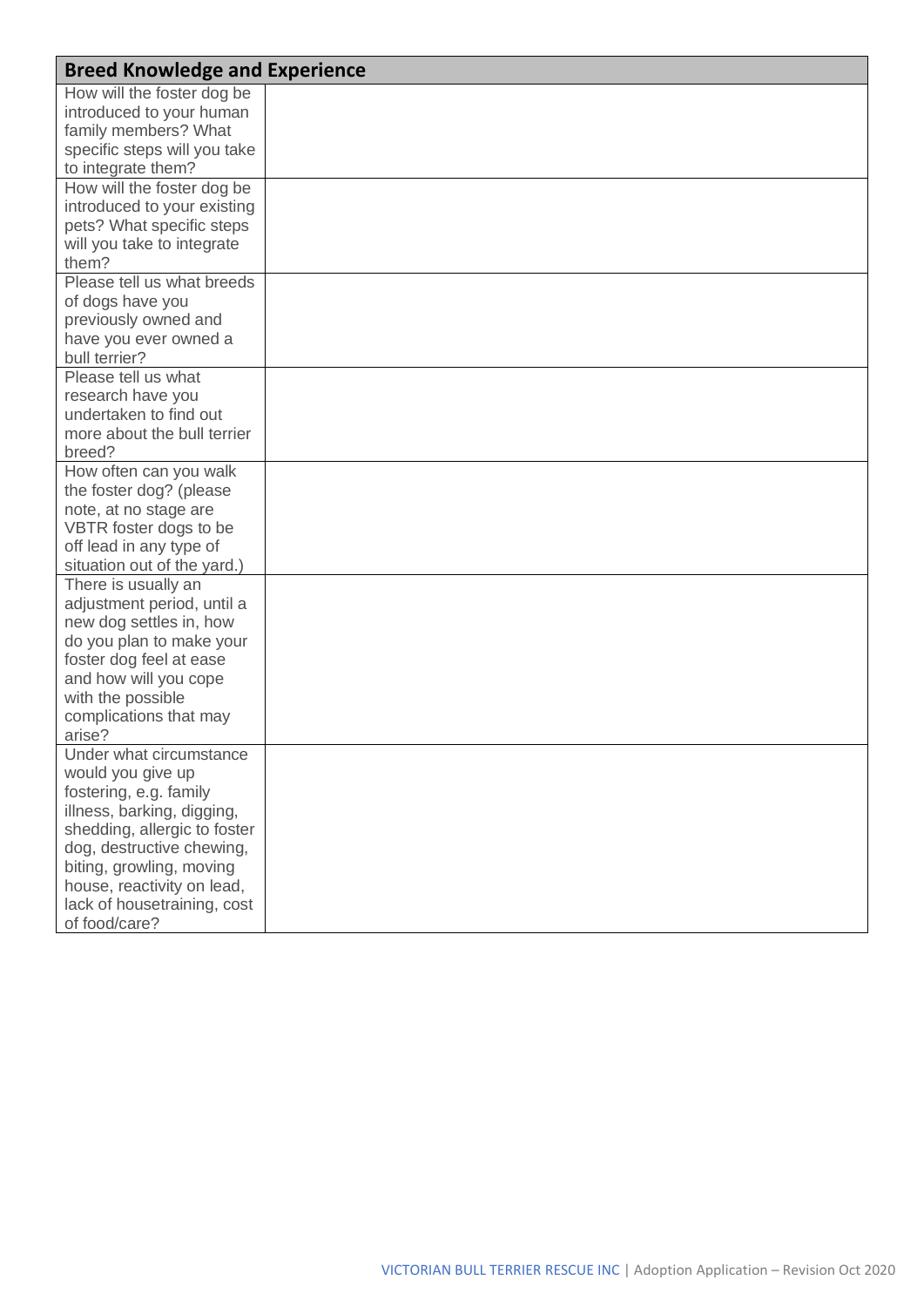## **Victorian Bull Terrier Rescue Inc. Adoption Terms & Conditions**

- If I am to be granted a trial period for the adoption of a VBTRinc dog: I agree that this bull terrier is being adopted for myself and will not be sold, adopted, or given to another party.
- I agree that this dog will not be allowed off my premises unsupervised. When taking this dog out or travelling by car, I shall remain vigilant and he/she will be secured by a harness and/or collar and lead and will wear an ID tag.
- I agree that this dog will be a companion animal and will live as part of my family, he/she will not be used as a guard or hunting dog.
- I agree to care for this dog in a humane manner. This includes providing adequate, food, water, shelter, attention and veterinary care.
- I understand and agree, that it is a Victorian Bull Terrier Rescue Inc. requirement that this dog is desexed prior to adoption.
- I have read, understood and will abide by the Foster/Adoption Guidelines provided on the VBTRinc website.
- I agree that if I have any training issues or difficulties with this dog, I will contact Victorian Bull Terrier Rescue Inc. for advice.
- I agree to take responsibility for any damage or injury to the dog or caused by the dog during the trial period. I understand that I am not the legal owner of the dog until the completion of the trial period and the animal is registered in you name.
- I agree to take responsibility for any costs incurred should the animal be impounded by Council or any other authority. During the trial period, should the dog require medical attention, I will contact Victorian Bull Terrier Rescue Inc, I also understand that any veterinary costs incurred will not be refunded unless agreed by the organisation.
- I agree that if this dog is re homed as an only pet, I will not attempt to bring other animals into the home.
- If this dog is re-homed with another pet. I agree to carefully supervise them when they are together and will not leave them alone together until I am sure that there will be no conflict.
- I agree to keep Victorian Bull Terrier Rescue Inc. updated with my current contact details.
- I agree that if at any point I am unable to keep this dog, I will return him/her to Victorian Bull Terrier Rescue Inc., without requesting a fee.
- I agree that there will be a minimum of a two-week trial period, longer if re-homing with other animals. During this time, I shall take full responsibility for the bull terrier and will abide by the Victorian Bull Terrier Rescue Inc. guidelines, terms and conditions.
- I understand and agree, that although every dog adopted has been tested for temperament & behaviour, I agree to take on trial/adopt the named dog at my own risk and indemnify and release Victorian Bull Terrier Rescue Inc. its director and volunteers, of any and all liability arising from damages to person(s) or property caused by the dog.
- I agree that all statements on this form are true. If it is found that any statements are untrue, the adopted dog may be confiscated. I agree that if at any time Victorian Bull Terrier Rescue Inc. feels like the dog is being mistreated or breaking these terms and conditions, they have the right to claim the dog back.

IF AT ANY STAGE YOU FEEL YOU CAN NO LONGER CARE FOR YOUR ADOPTED BULLY, PLEASE CONTACT US IMMEDIATELY.IF YOUR BULLY IS INVOLVED IN AN ALTERCATION WITH ANOTHER ANIMAL OR HUMAN, PLEASE CALL VBTR DO NOT LET THE COUNCIL PUT OUR DOG TO SLEEP, ALL SITAUTIONS CAN BE RESOLVED WITHOUT THIS HAPPENING. CONTACT US FIRST!

• I accept the dog with all faults, blemishes, health conditions and imperfections (If any) and herby exonerate the board of Victorian Bull Terrier Rescue Inc. from any responsibility in respect to the dog.

I have read and fully understand the Terms and Conditions of this agreement (stated above) and agree that it is not arbitrary and that provisions herein, are common in pet foster care agreements. I further understand, that if I fail to comply with any of the Terms specified herein, Victorian Bull Terrier Rescue Inc. has the right to reclaim the dog and to enforce this contract in a court of law. Full Name Date

|  |  | Please provide a copy of your current Driver Licence or Passport for security purposes. Thank you. |
|--|--|----------------------------------------------------------------------------------------------------|

**Signature**